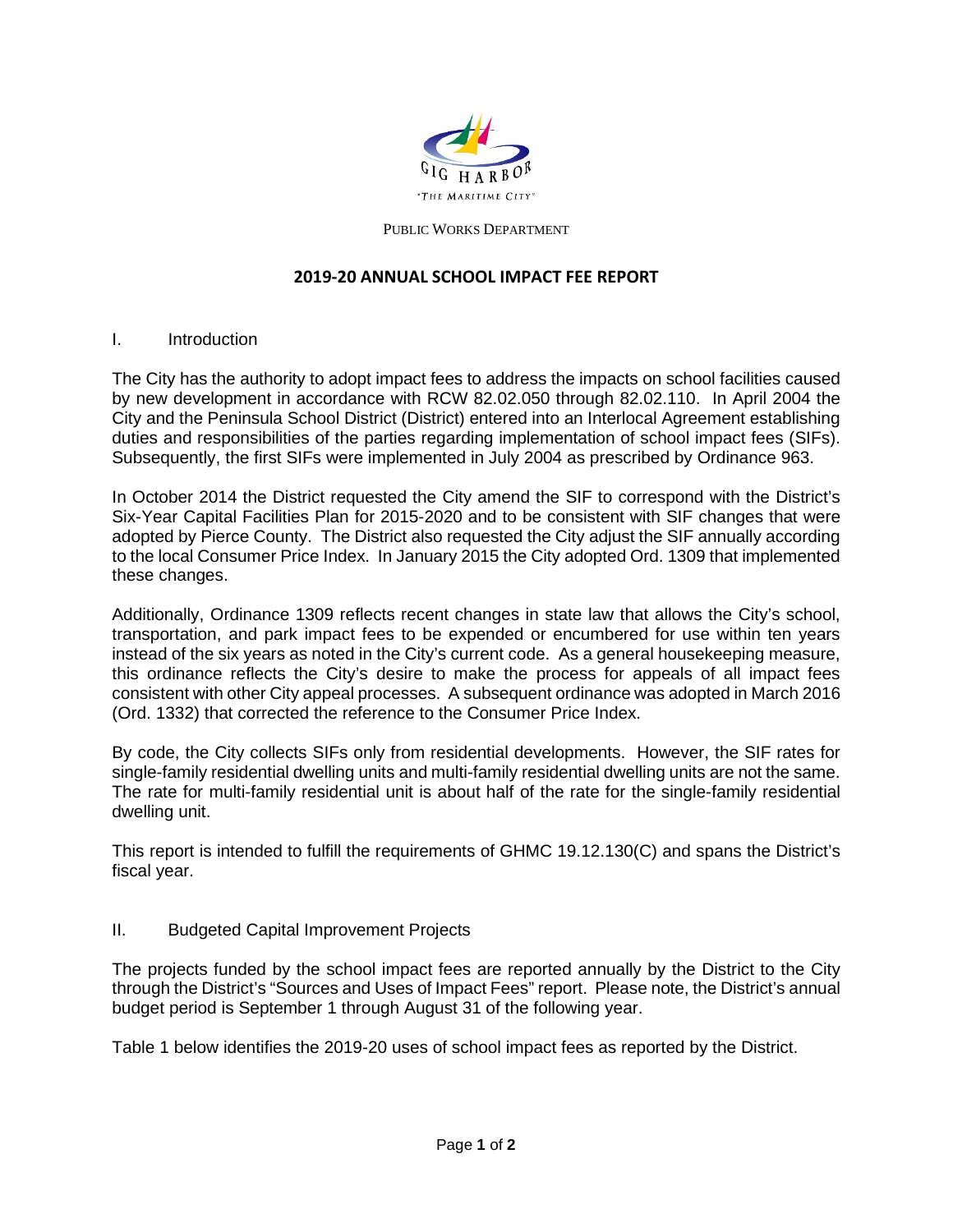### **Table 1. 2019-20 Uses of School Impact Fees**

| Public Improvement         |           |            |
|----------------------------|-----------|------------|
| Expenditure                |           | Total      |
| <b>Discovery Portables</b> |           | (\$29,885) |
|                            | $Total =$ | (\$29,885) |

Table 2 below summarizes the 2019-20 School Impact Fee budget based on SIF revenues collected by the City and transferred to the District.

#### **Table 2. Peninsula School District's 2019-20 School Impact Fee Fund Budget**

| Category                               | Amount      |  |
|----------------------------------------|-------------|--|
| <b>Beginning Balance</b>               | \$2,158,998 |  |
| SIF Revenues*                          | \$422,315   |  |
| Interest                               | \$27,150    |  |
| <b>Public Improvement Expenditures</b> | (\$29,885)  |  |
| <b>Ending Balance =</b>                | \$2,578,578 |  |

\*The City's 2019-20 SIFs collected do not match the District's reported revenues because the City's date of collection and the District date of receipt do not match due to date of transfer from the City to the District.

### III. Summary of 2019-20 Development Activity

During the District's 2019-20 fiscal year the City collected fees from 113 single family residential units and 0 multi-family residential units. Appendix A (attached) identifies each SIF collected by the City in the reporting period and includes the applicant name, site address, the associated building permit number, and the amount collected.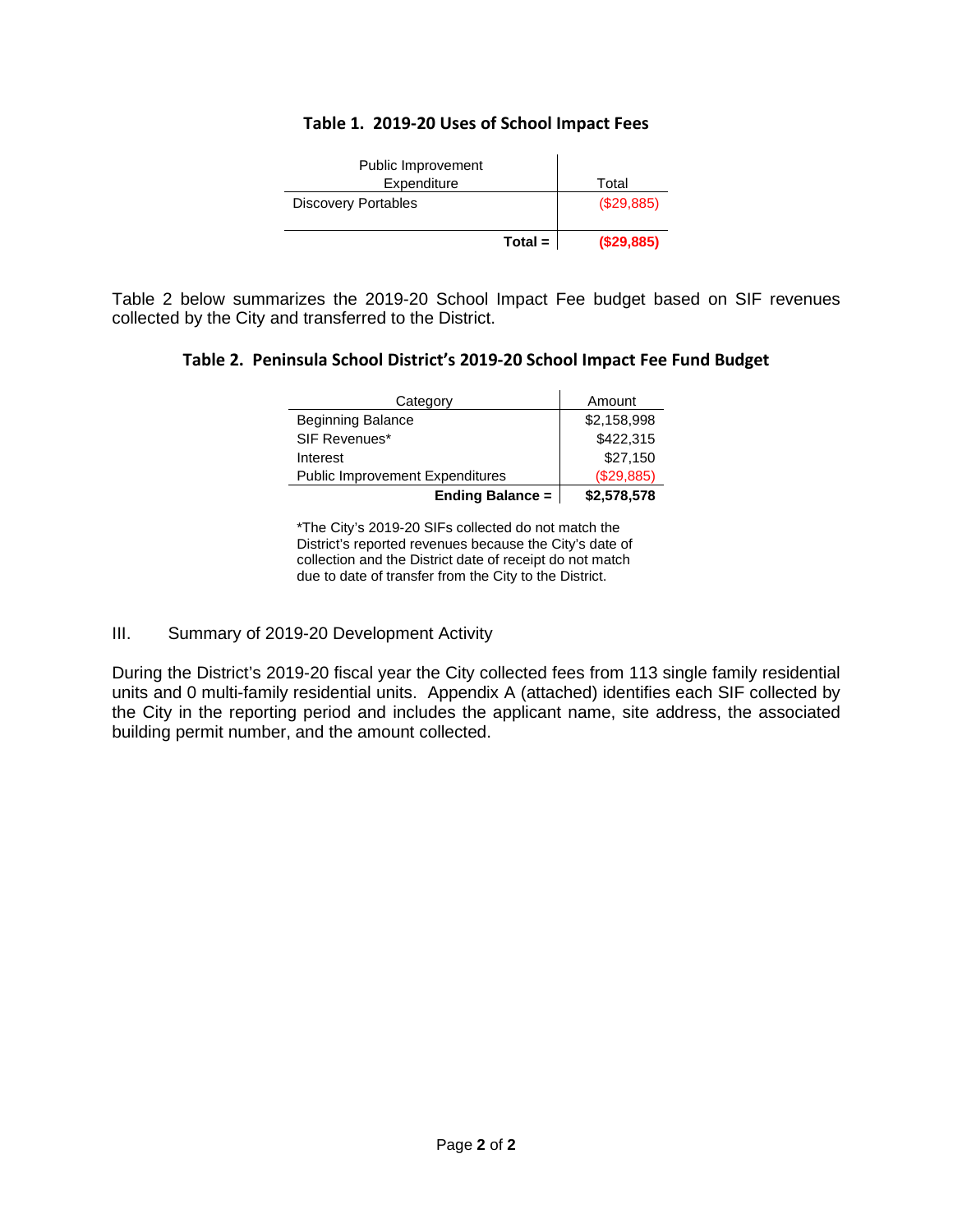## **2020 Annual School Impact Fee Report September 1- August 31**

| <b>Applicant Name</b>           | <b>Site Address</b> | <b>Building Permit</b><br><b>Number</b> | <b>Type of</b><br><b>Permit</b> | <b>School Impact</b><br><b>Fee Collected</b> |
|---------------------------------|---------------------|-----------------------------------------|---------------------------------|----------------------------------------------|
| <b>Mainvue Homes</b>            | 11785 Arrowhead Dr  | BD-19-0105                              | <b>SFR</b>                      | \$3,667.00                                   |
| D.R. Horton                     | 4493 Copper Ct      | BD-19-0109                              | <b>SFR</b>                      | \$3,667.00                                   |
| Mainvue Homes                   | 11827 Arrowhead Dr. | BD-19-0140                              | <b>SFR</b>                      | \$3,667.00                                   |
| Mainvue Homes                   | 11552 Arrowhead Dr  | BD-19-0139                              | <b>SFR</b>                      | \$3,667.00                                   |
| D.R. Horton                     | 11754 Olympus Way   | BD-19-0110                              | <b>SFR</b>                      | \$3,667.00                                   |
| D.R. Horton                     | 4484 Olympus Loop   | BD-19-0134                              | <b>SFR</b>                      | \$3,667.00                                   |
| D.R. Horton                     | 4505 Olympus Loop   | BD-19-0158                              | <b>SFR</b>                      | \$3,667.00                                   |
| Mainvue Homes                   | 11725 Arrowhead Dr. | BD-19-0178                              | <b>SFR</b>                      | \$3,667.00                                   |
| Mainvue Homes                   | 4505 Copper Ct.     | BD-19-0158                              | <b>SFR</b>                      | \$3,667.00                                   |
| Mainvue Homes                   | 11605 Arrowhead Dr. | BD-19-0156                              | <b>SFR</b>                      | \$3,667.00                                   |
| D.R. Horton                     | 4496 Olympus Lp     | BD-19-0157                              | <b>SFR</b>                      | \$3,667.00                                   |
| D.R. Horton                     | 11776 Olympus way   | BD-19-0184                              | <b>SFR</b>                      | \$3,667.00                                   |
| D.R. Horton                     | 11785 Olympus Way   | BD-19-0185                              | <b>SFR</b>                      | \$3,667.00                                   |
| Mainvue Homes                   | 11566 Arrowhead Dr  | BD-19-0190                              | <b>SFR</b>                      | \$3,667.00                                   |
| <b>Hendrickson Construction</b> | 3616 Fox Ct.        | BD-19-0231                              | <b>SFR</b>                      | \$3,667.00                                   |
| <b>Hendrickson Construction</b> | 3708 Fox Ct.        | BD-19-0168                              | <b>SFR</b>                      | \$3,667.00                                   |
| D.R. Horton                     | 11797 Olympus Wat   | BD-19-0208                              | <b>SFR</b>                      | \$3,667.00                                   |
| D.R. Horton                     | 4507 Olympus Lp     | BD-19-0209                              | <b>SFR</b>                      | \$3,667.00                                   |
| D.R. Horton                     | 11788 Olympus Way   | BD-19-0210                              | <b>SFR</b>                      | \$3,667.00                                   |
| Mainvue Homes                   | 11532 Arrowhead Dr. | BD-19-0232                              | <b>SFR</b>                      | \$3,667.00                                   |
| Carl Halsan                     | 2854 Soundview Ln   | BD-19-0171                              | <b>SFR</b>                      | \$3,667.00                                   |
| <b>Brent Deide</b>              | 9126 Harborview Dr. | BD-19-0251                              | SFR                             | \$3,667.00                                   |
| Hunt Skansie Land LLC           | 4476 Fair Winds Ct  | BD-19-0164                              | <b>SFR</b>                      | \$3,667.00                                   |
| Hunt Skansie Land LLC           | 4475 Fair Winds Ct  | BD-19-0163                              | <b>SFR</b>                      | \$3,667.00                                   |
| Hunt Skansie Land LLC           | 4525 Fair Winds Ct. | BD-19-0166                              | <b>SFR</b>                      | \$3,667.00                                   |
| Hunt Skansie Land LLC           | 4487 Fair Winds     | BD-19-0165                              | <b>SFR</b>                      | \$3,667.00                                   |
| D.R. Horton                     | 4502 Olympus Lp     | BD-19-0239                              | <b>SFR</b>                      | \$3,667.00                                   |
| D.R. Horton                     | 4512 Olympus Lp     | BD-19-0238                              | <b>SFR</b>                      | \$3,667.00                                   |
| D.R. Horton                     | 11823 Olympus Way   | BD-18-0347                              | <b>SFR</b>                      | \$3,667.00                                   |
| <b>Garrette Custom Homes</b>    | 3620 Fox Ct.        | BD-19-0256                              | <b>SFR</b>                      | \$3,667.00                                   |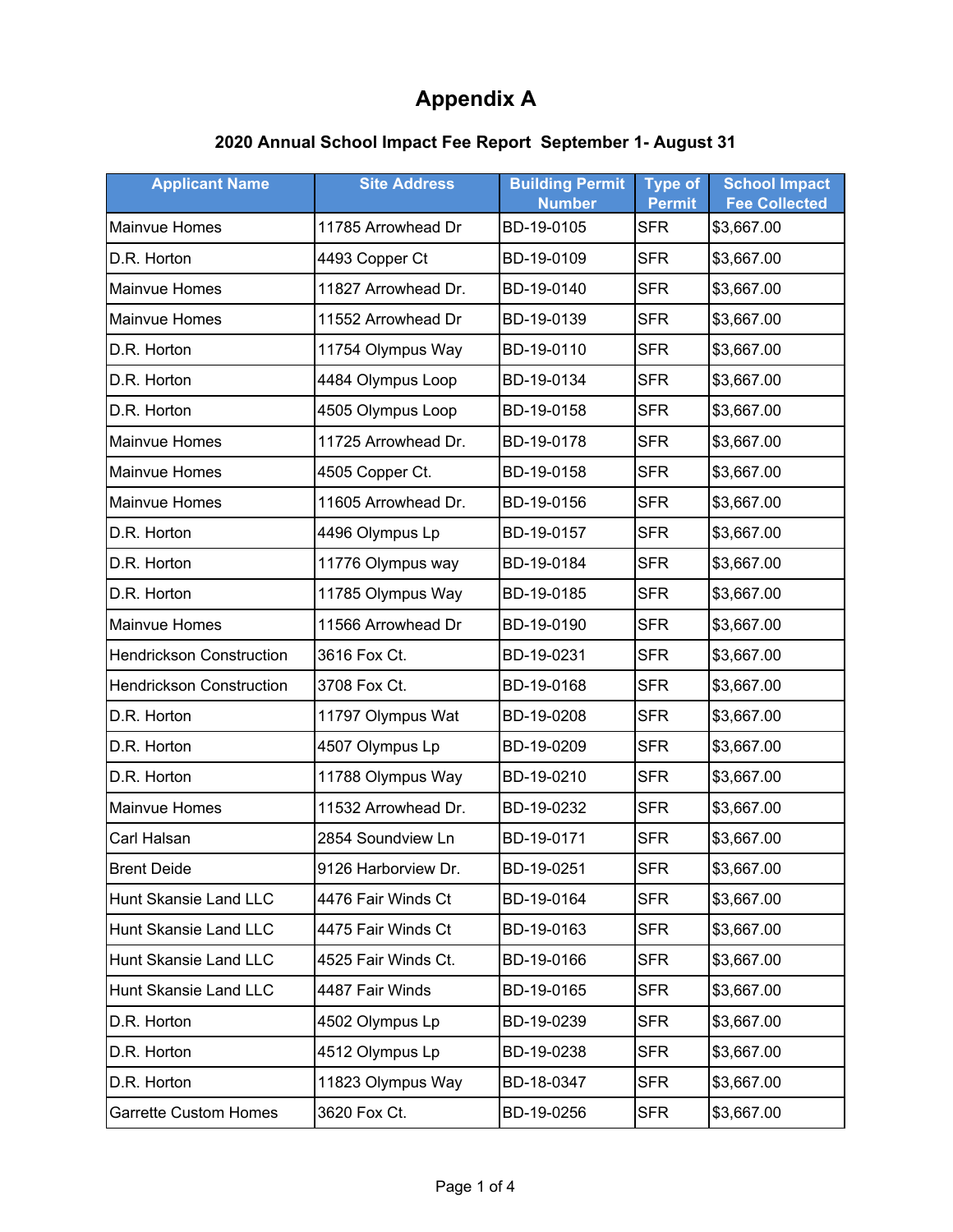## **2020 Annual School Impact Fee Report September 1- August 31**

| <b>Applicant Name</b>                 | <b>Site Address</b> | <b>Building Permit</b><br><b>Number</b> | <b>Type of</b><br><b>Permit</b> | <b>School Impact</b><br><b>Fee Collected</b> |
|---------------------------------------|---------------------|-----------------------------------------|---------------------------------|----------------------------------------------|
| <b>Hunt Skansie</b>                   | 4464 Avalon Ct      | BD-19-0268                              | <b>SFR</b>                      | \$3,667.00                                   |
| <b>Hunt Skansie</b>                   | 4447 Avalon Ct      | BD-19-0263                              | <b>SFR</b>                      | \$3,667.00                                   |
| <b>Hunt Skansie</b>                   | 4459 Avalon Ct      | BD-19-0265                              | <b>SFR</b>                      | \$3,667.00                                   |
| <b>Hunt Skansie</b>                   | 4522 Fair Winds Ct  | BD-19-0270                              | <b>SFR</b>                      | \$3,667.00                                   |
| <b>Hunt Skansie</b>                   | 4452 Avalon Ct      | BD-19-0266                              | <b>SFR</b>                      | \$3,667.00                                   |
| <b>Hunt Skansie</b>                   | 4488 Fair Winds Ct  | BD-19-0269                              | <b>SFR</b>                      | \$3,667.00                                   |
| <b>Hunt Skansie</b>                   | 4448 Avalon Ct      | BD-19-0264                              | <b>SFR</b>                      | \$3,667.00                                   |
| <b>Hunt Skansie</b>                   | 4461 Avalon Ct      | BD-19-0267                              | <b>SFR</b>                      | \$3,667.00                                   |
| Mainvue                               | 11509 Lena Pl       | BD-19-0186                              | <b>SFR</b>                      | \$3,667.00                                   |
| <b>DR Horton</b>                      | 4514 Olympus Loop   | BD-19-0257                              | <b>SFR</b>                      | \$3,667.00                                   |
| DR Horton                             | 11794 Olympus Way   | BD-19-0259                              | <b>SFR</b>                      | \$3,667.00                                   |
| <b>DR Horton</b>                      | 4504 Olympus Loop   | BD-19-0258                              | <b>SFR</b>                      | \$3,667.00                                   |
| <b>Hendrickson Construction</b><br>Co | 3606 Fox Ct         | BD-19-0271                              | <b>SFR</b>                      | \$3,667.00                                   |
| <b>DR Horton</b>                      | 11837 Olympus Way   | BD-20-0002                              | <b>SFR</b>                      | \$3,667.00                                   |
| DR Horton                             | 11818 Olympus Way   | BD-20-0004                              | <b>SFR</b>                      | \$3,667.00                                   |
| DR Horton                             | 11845 Olympus Way   | BD-20-0033                              | <b>SFR</b>                      | \$3,667.00                                   |
| DR Horton                             | 4508 Olympus Way    | BD-20-0036                              | <b>SFR</b>                      | \$3,667.00                                   |
| DR Horton                             | 4516 Olympus Loop   | BD-20-0034                              | <b>SFR</b>                      | \$3,667.00                                   |
| DR Horton                             | 4506 Olympus Loop   | BD-20-0003                              | <b>SFR</b>                      | \$3,667.00                                   |
| DR Horton                             | 11826 Olympus Way   | BD-20-0037                              | <b>SFR</b>                      | \$3,667.00                                   |
| Hunt Skansie                          | 4442 Welcome Ct     | BD-20-0055                              | <b>SFR</b>                      | \$3,667.00                                   |
| <b>Hunt Skansie</b>                   | 4512 Old Salt Loop  | BD-20-0061                              | SFR                             | \$3,667.00                                   |
| <b>Hunt Skansie</b>                   | 4736 Old Salt Loop  | BD-20-0063                              | <b>SFR</b>                      | \$3,667.00                                   |
| Hunt Skansie                          | 4466 Welcome Ct     | BD-20-0058                              | <b>SFR</b>                      | \$3,667.00                                   |
| Hunt Skansie                          | 4449 Welcome Ct     | BD-20-0054                              | <b>SFR</b>                      | \$3,667.00                                   |
| Hunt Skansie                          | 4624 Old Salt Loop  | BD-20-0062                              | <b>SFR</b>                      | \$3,667.00                                   |
| Hunt Skansie                          | 4451 Welcome Ct     | BD-20-0056                              | <b>SFR</b>                      | \$3,667.00                                   |
| Hunt Skansie                          | 4486 Old Salt Loop  | BD-20-0059                              | <b>SFR</b>                      | \$3,667.00                                   |
| Hunt Skansie                          | 4498 Old Salt Loop  | BD-20-0060                              | <b>SFR</b>                      | \$3,667.00                                   |
| <b>Hunt Skansie</b>                   | 4454 Welcome Ct     | BD-20-0057                              | <b>SFR</b>                      | \$3,667.00                                   |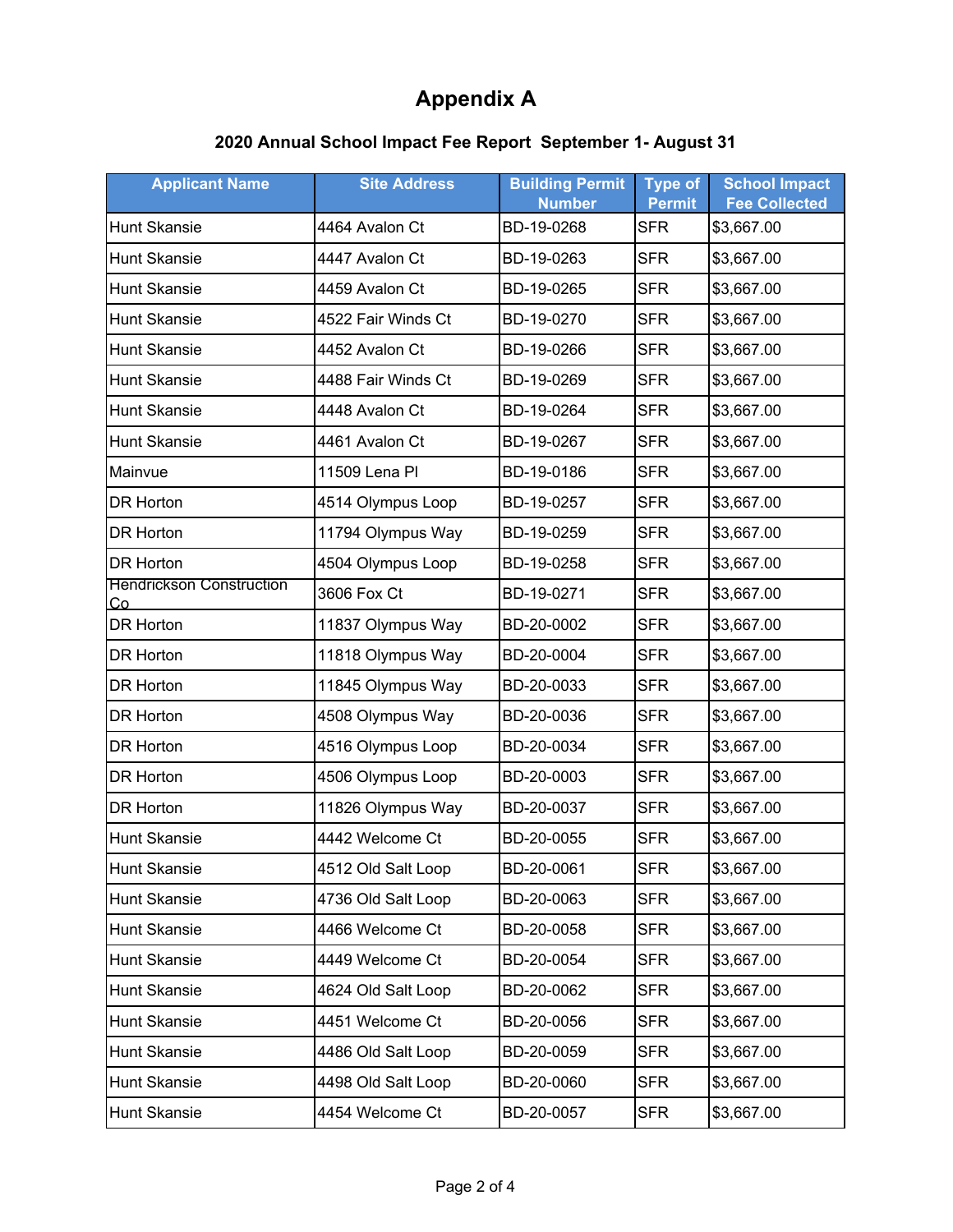## **2020 Annual School Impact Fee Report September 1- August 31**

| <b>Applicant Name</b>   | <b>Site Address</b> | <b>Building Permit</b><br><b>Number</b> | <b>Type of</b><br><b>Permit</b> | <b>School Impact</b><br><b>Fee Collected</b> |
|-------------------------|---------------------|-----------------------------------------|---------------------------------|----------------------------------------------|
| <b>DR Horton</b>        | 4518 Olympus Loop   | BD-20-0048                              | <b>SFR</b>                      | \$3,667.00                                   |
| DR Horton               | 11854 Olympus Way   | BD-20-0071                              | <b>SFR</b>                      | \$3,667.00                                   |
| DR Horton               | 4523 Olympus Loop   | BD-20-0052                              | <b>SFR</b>                      | \$3,667.00                                   |
| <b>DR Horton</b>        | 4566 Olympus Loop   | BD-20-0067                              | <b>SFR</b>                      | \$3,667.00                                   |
| DR Horton               | 11863 Olympus Way   | BD-20-0050                              | <b>SFR</b>                      | \$3,667.00                                   |
| DR Horton               | 11852 Olympus Way   | BD-20-0051                              | <b>SFR</b>                      | \$3,667.00                                   |
| DR Horton               | 4522 Olympus Loop   | BD-20-0049                              | <b>SFR</b>                      | \$3,667.00                                   |
| Devita SFR              | 3824 Harborview Dr  | BD-20-0096                              | <b>SFR</b>                      | \$3,667.00                                   |
| <b>Hunt Skansie</b>     | 4534 Fair Winds Ct  | BD-20-0109                              | <b>SFR</b>                      | \$3,758.00                                   |
| <b>Hunt Skansie</b>     | 4546 Fair Winds Ct  | BD-20-0108                              | <b>SFR</b>                      | \$3,758.00                                   |
| <b>Rush Residential</b> | 7266 Sinclair Ave   | BD-20-0126                              | <b>SFR</b>                      | \$3,758.00                                   |
| <b>Rush Residential</b> | 7254 Sinclair Ave   | BD-20-0125                              | <b>SFR</b>                      | \$3,758.00                                   |
| <b>DR Horton</b>        | 4524 Olympus Loop   | BD-20-0069                              | <b>SFR</b>                      | \$3,667.00                                   |
| DR Horton               | 4525 Olympus Loop   | BD-20-0070                              | <b>SFR</b>                      | \$3,667.00                                   |
| <b>DR Horton</b>        | 4524 Olympus Loop   | BD-20-0069                              | <b>SFR</b>                      | \$91.00                                      |
| DR Horton               | 4525 Olympus Loop   | BD-20-0070                              | <b>SFR</b>                      | \$91.00                                      |
| <b>Hunt Skansie</b>     | 4537 Fair Winds Ct  | BD-20-0045                              | <b>SFR</b>                      | \$3,758.00                                   |
| <b>Hunt Skansie</b>     | 4549 Fair Winds Ct  | BD-20-0103                              | <b>SFR</b>                      | \$3,758.00                                   |
| <b>Hunt Skansie</b>     | 4542 Vernon Ct      | BD-20-0105                              | <b>SFR</b>                      | \$3,758.00                                   |
| <b>Hunt Skansie</b>     | 4566 Vernon Ct      | BD-20-0107                              | <b>SFR</b>                      | \$3,758.00                                   |
| <b>Hunt Skansie</b>     | 4554 Vernon Ct      | BD-20-0106                              | <b>SFR</b>                      | \$3,758.00                                   |
| DR Horton               | 4527 Olympus Loop   | BD-20-0097                              | <b>SFR</b>                      | \$3,758.00                                   |
| DR Horton               | 4544 Olympus Loop   | BD-20-0117                              | <b>SFR</b>                      | \$3,758.00                                   |
| DR Horton               | 4548 Olympus Loop   | BD-20-0100                              | <b>SFR</b>                      | \$3,758.00                                   |
| DR Horton               | 4528 Olympus Loop   | BD-20-0118                              | <b>SFR</b>                      | \$3,758.00                                   |
| DR Horton               | 4561 Olympus Loop   | BD-20-0122                              | <b>SFR</b>                      | \$3,758.00                                   |
| DR Horton               | 4529 Olympus Loop   | BD-20-0119                              | <b>SFR</b>                      | \$3,758.00                                   |
| DR Horton               | 4564 Olympus Loop   | BD-20-0068                              | <b>SFR</b>                      | \$3,758.00                                   |
| DR Horton               | 4526 Olympus Loop   | BD-20-0098                              | <b>SFR</b>                      | \$3,758.00                                   |
| DR Horton               | 4533 Olympus Loop   | BD-20-0124                              | <b>SFR</b>                      | \$3,758.00                                   |